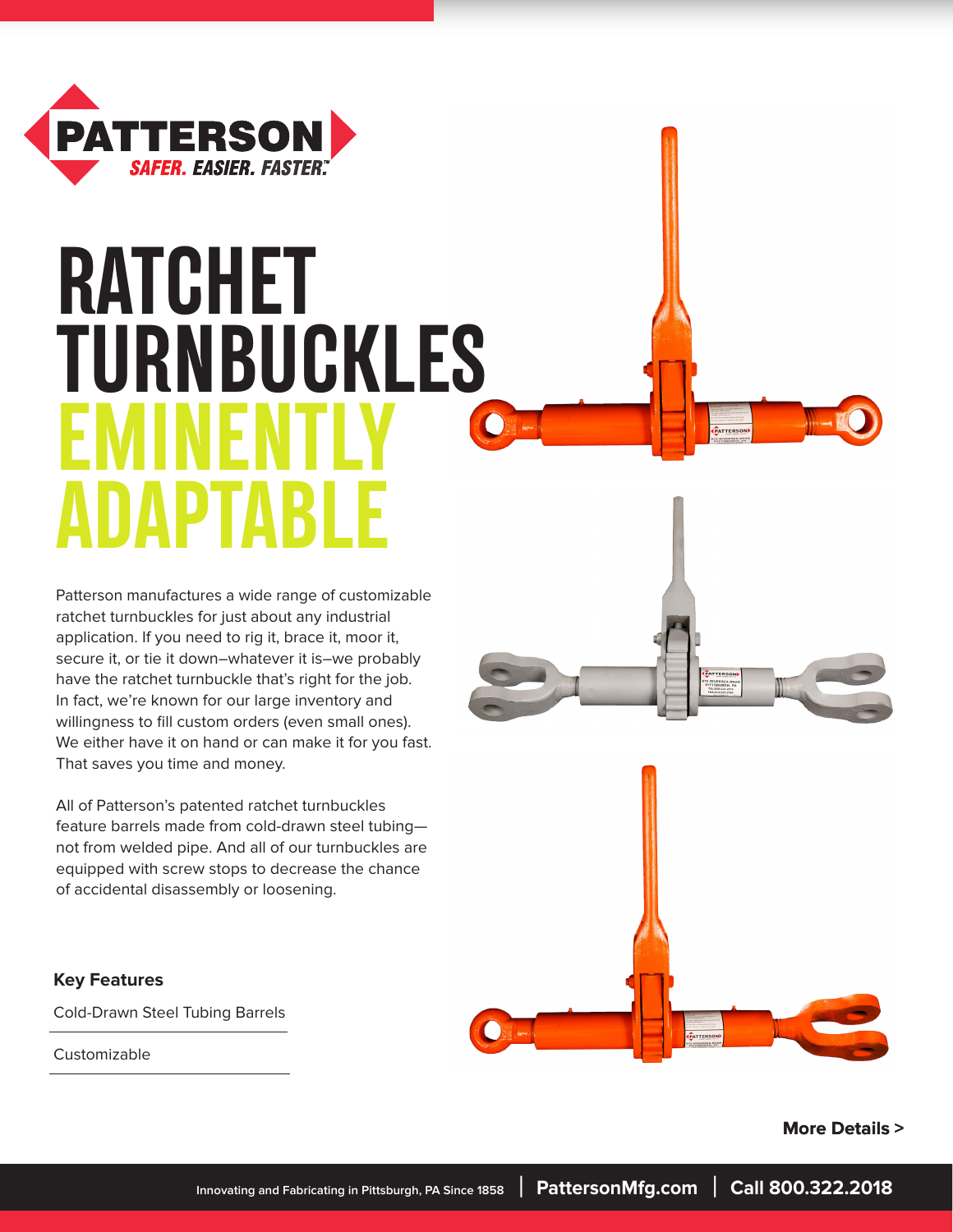

### **EYE + EYE TURNBUCKLES**

# **Specifications**

| Model (Type D) | Screw<br>Diameter | <b>Barrel</b><br>Length | <b>Outside Eye</b><br><b>Diameter</b> | <b>Max Hole</b><br><b>Diameter</b> | 1st Thread to<br><b>Center of Hole</b> | Handle | Adjustment      | Closed | Open   | *Safe Working<br>Load (Tension) |
|----------------|-------------------|-------------------------|---------------------------------------|------------------------------------|----------------------------------------|--------|-----------------|--------|--------|---------------------------------|
| 3/4 X 12       | 0.75"             | 12"                     | 1.88"                                 | 0.75"                              | 2"                                     | 11.5"  | 9.5"            | 16"    | 25.5"  | 4,600 lbs                       |
| 1 X 12         | 1"                | 12"                     | 2.38"                                 | 1"                                 | 2.25"                                  | 11.5"  | g"              | 16.5"  | 25.5"  | 9,000 lbs                       |
| 1X18           | 1"                | 18"                     | 2.38"                                 | 1"                                 | 2.25"                                  | 11.5"  | 15"             | 22.5"  | 37.5"  | 9,000 lbs                       |
| 1 1/4 X 12     | 1.25"             | 12"                     | $3\mathrm{''}$                        | 1.25"                              | 2.5"                                   | 20"    | 8.5"            | 17"    | 25.5"  | 14,600 lbs                      |
| 1 1/4 X 18     | 1.25"             | 18"                     | 3"                                    | 1.25"                              | 2.5"                                   | 20"    | 14.5"           | 23"    | 37.5"  | 14,600 lbs                      |
| 1 3/8 X 12     | 1.38"             | 12"                     | $3.5^{\prime\prime}$                  | 1.56"                              | 2.75"                                  | 20"    | 8.24"           | 17.5"  | 25.74" | 17,000 lbs                      |
| 1 3/8 X 18     | 1.38"             | 18"                     | $3.5^{\prime\prime}$                  | 1.56"                              | 2.75"                                  | 20"    | 14.24"          | 23.5"  | 37.74" | 17,000 lbs                      |
| 1 3/8 X 24     | 1.38"             | 24"                     | 3.5"                                  | 1.56"                              | 2.75"                                  | 20"    | 20.24"          | 29.5"  | 49.74" | 17,000 lbs                      |
| 1 1/2 X 12     | 1.5"              | 12"                     | 3.63"                                 | 1.5"                               | 2.875"                                 | 20"    | 8"              | 17.75" | 25.75" | 21,400 lbs                      |
| 1 1/2 X 18     | $1.5"$            | 18"                     | 3.63"                                 | 1.5"                               | 2.875"                                 | 20"    | 14"             | 23.75" | 37.75" | 21,400 lbs                      |
| 1 1/2 X 24     | $1.5"$            | 24"                     | 3.63"                                 | 1.5"                               | 2.875"                                 | 20"    | 20"             | 29.75" | 49.75" | 21,400 lbs                      |
| 1 3/4 X 18     | 1.75"             | 18"                     | 4.5"                                  | 1.69"                              | 2.75"                                  | 20"    | 13.5"           | 23.5"  | 37"    | 25,000 lbs                      |
| 1 3/4 X 24     | 1.75"             | 24"                     | 4.5"                                  | 1.69"                              | 2.75"                                  | 20"    | 19.5"           | 29.5"  | 49"    | 25,000 lbs                      |
| 1 3/4 X 30     | 1.75"             | 30"                     | 4.5"                                  | 1.69"                              | 2.75"                                  | 20"    | 25.5"           | 35.5"  | 61"    | 25,000 lbs                      |
| 2 X 18         | 2"                | 18"                     | $5^{\rm n}$                           | 2"                                 | 4.25"                                  | 26"    | 13"             | 26.5"  | 39.5"  | 37,000 lbs                      |
| 2 X 24         | 2"                | 24"                     | $5^{\prime\prime}$                    | 2"                                 | 4.25"                                  | 26"    | 19"             | 32.5"  | 51.5"  | 37,000 lbs                      |
| 2 X 30         | 2"                | 30"                     | 5"                                    | 2"                                 | 4.25"                                  | 26"    | 25"             | 38.5"  | 63.5"  | 37,000 lbs                      |
| 2 1/2 X 18     | $2.5"$            | 18"                     | $6\mathrm{''}$                        | 2.5"                               | 4.5"                                   | 26"    | 12"             | 27"    | 39"    | 60,000 lbs                      |
| 2 1/2 X 24     | 2.5"              | 24"                     | 6"                                    | 2.5"                               | 4.5"                                   | 26"    | 18"             | 33"    | 51"    | 60,000 lbs                      |
| 2 1/2 X 30     | 2.5"              | 30"                     | $6\mathrm{''}$                        | $2.5"$                             | $4.5"$                                 | 26"    | 24"             | 39"    | 63"    | 60,000 lbs                      |
| 2 3/4 X 24     | 2.75"             | 24"                     | $6.5^{\prime\prime}$                  | 2.75"                              | $5^{\prime\prime}$                     | 26"    | 17.5"           | 34"    | 51.5"  | 76,000 lbs                      |
| 2 3/4 X 30     | 2.75"             | 30"                     | $6.5"$                                | 2.75"                              | $5\mathrm{''}$                         | 26"    | 23.5"           | 40"    | 63.5"  | 76,000 lbs.                     |
| 3X18           | $3\mathrm{''}$    | $18"$                   | $6.5"$                                | $3\mathrm{''}$                     | $5\mathrm{''}$                         | 26"    | $11\mathrm{''}$ | 28"    | 39"    | 100,000 lbs                     |
| 3 X 24         | $3\mathrm{''}$    | 24"                     | $6.5\mathrm{''}$                      | $3\mathrm{''}$                     | $5\mathrm{''}$                         | 26"    | $11\mathrm{''}$ | 34"    | 45"    | 100,000 lbs                     |
| 4 X 24         | $4"$              | 24"                     | $9\mathrm{''}$                        | $3.5^{\prime\prime}$               | 6.875"                                 | 26"    | 12"             | 37.75" | 49.75" | 200,000 lbs                     |
| 4 X 30         | $4\mathrm{''}$    | 30"                     | $9\mathrm{''}$                        | $3.5^{\prime\prime}$               | 6.875"                                 | 26"    | 12"             | 43.75" | 55.75" | 200,000 lbs                     |

\* Safe Working Load, in tension, provides a safety factor of approximately five-to-one.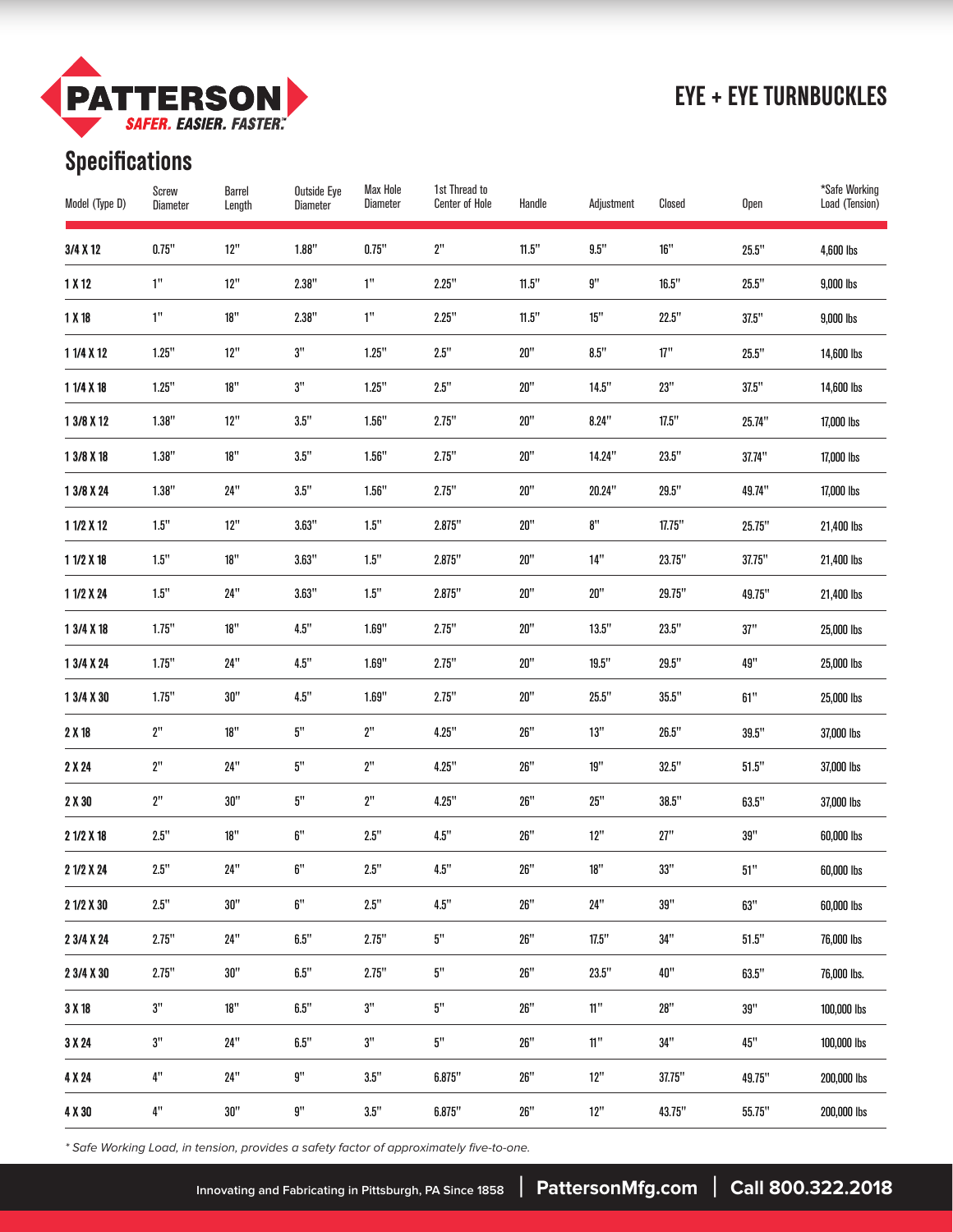

#### **JAW + JAW TURNBUCKLES**

# **Specifications**

| Model (Type J) | Screw<br>Diameter | <b>Barrel</b><br>Length | <b>Throat</b><br><b>Opening</b> | Hole<br><b>Diameter</b> | 1st Thread to<br><b>Center of Hole</b> | Handle          | Adjustment      | Closed | Open   | *Safe Working<br>Load (Tension) |
|----------------|-------------------|-------------------------|---------------------------------|-------------------------|----------------------------------------|-----------------|-----------------|--------|--------|---------------------------------|
| 3/4 X 12       | 0.75"             | 12"                     | 0.937"                          | 0.687"                  | 3.125"                                 | 11.5"           | 9.5"            | 18.25" | 27.75" | 4,600 lbs                       |
| 1 X 12         | 1"                | 12"                     | 1"                              | 1"                      | 4"                                     | 11.5"           | g"              | 20"    | 29"    | 9,000 lbs                       |
| 1X18           | 1"                | 18"                     | 1"                              | 1"                      | 4"                                     | 11.5"           | 15"             | 26"    | 41"    | 9,000 lbs                       |
| 1 1/4 X 12     | 1.25"             | 12"                     | 1.75"                           | 1.187"                  | 5"                                     | 20"             | 8.5"            | 22"    | 30.5"  | 14,600 lbs                      |
| 1 1/4 X 18     | 1.25"             | 18"                     | 1.75"                           | 1.187"                  | 5"                                     | 20"             | 14.5"           | 28"    | 42.5"  | 14,600 lbs                      |
| 1 3/8 X 12     | 1.38"             | 12"                     | 1.125"                          | 1.125"                  | 6"                                     | 20"             | 8.24"           | 24"    | 32.24" | 17,000 lbs                      |
| 1 3/8 X 18     | 1.38"             | 18"                     | 1.125"                          | 1.125"                  | 6"                                     | 20"             | 14.24"          | 30"    | 44.24" | 17,000 lbs                      |
| 1 3/8 X 24     | 1.38"             | 24"                     | 1.125"                          | 1.125"                  | 6"                                     | 20"             | 20.24"          | 36"    | 56.24" | 17,000 lbs                      |
| 1 1/2 X 12     | 1.5"              | 12"                     | 1.437"                          | 1.437"                  | $5.5"$                                 | 20"             | 8"              | 23"    | 31"    | 21,400 lbs                      |
| 1 1/2 X 18     | $1.5"$            | 18"                     | 1.437"                          | 1.437"                  | 5.5"                                   | 20"             | 14"             | 29"    | 43"    | 21,400 lbs                      |
| 1 1/2 X 24     | $1.5"$            | 24"                     | 1.437"                          | 1.437"                  | 5.5"                                   | 20"             | 20"             | 35"    | 55"    | 21,400 lbs                      |
| 1 3/4 X 18     | 1.75"             | 18"                     | 2.375"                          | 1.687"                  | 6.125"                                 | 20"             | 13.5"           | 30.25" | 43.75" | 25,000 lbs                      |
| 1 3/4 X 24     | 1.75"             | 24"                     | 2.375"                          | 1.687"                  | 6.125"                                 | 20"             | 19.5"           | 36.25" | 55.75" | 25,000 lbs                      |
| 1 3/4 X 30     | 1.75"             | 30"                     | 2.375"                          | 1.687"                  | 6.125"                                 | 20"             | 25.5"           | 42.25" | 67.75" | 25,000 lbs                      |
| 2 X 18         | 2"                | 18"                     | 2.5"                            | 2.062"                  | 7"                                     | 26"             | 13"             | 32"    | 45"    | 37,000 lbs                      |
| 2 X 24         | 2"                | 24"                     | 2.5"                            | 2.062"                  | 7"                                     | 26"             | 19"             | 38"    | 57"    | 37,000 lbs                      |
| 2 X 30         | 2"                | 30"                     | 2.5"                            | 2.062"                  | 7"                                     | 26"             | 25"             | 44"    | 69"    | 37,000 lbs                      |
| 2 1/2 X 18     | 2.5"              | 18"                     | 2.875"                          | 2.312"                  | 9.5"                                   | 26"             | 12"             | 37"    | 49"    | 60,000 lbs                      |
| 2 1/2 X 24     | 2.5"              | 24"                     | 2.875"                          | 2.312"                  | 9.5"                                   | 26"             | 18"             | 43"    | 61"    | 60,000 lbs                      |
| 2 1/2 X 30     | 2.5"              | 30"                     | 2.875"                          | 2.312"                  | $9.5"$                                 | 26"             | 24"             | 49"    | 73"    | 60,000 lbs                      |
| 2 3/4 X 24     | 2.75"             | 24"                     | $3.5"$                          | 2.812"                  | 9.375"                                 | $26\mathrm{''}$ | 17.5"           | 42.75" | 60.25" | 76,000 lbs                      |
| 2 3/4 X 30     | 2.75"             | 30"                     | $3.5"$                          | 2.812"                  | 9.375"                                 | 26"             | 23.5"           | 48.75" | 72.25" | 76,000 lbs                      |
| 3X18           | $3\mathrm{''}$    | $18"$                   | $3.5"$                          | 3.062"                  | $10"$                                  | 26"             | $11\mathrm{''}$ | 38"    | 49"    | 100,000 lbs                     |
| 3 X 24         | $3\mathrm{''}$    | 24"                     | $3.5"$                          | 3.062"                  | $10"$                                  | 26"             | $11\mathrm{''}$ | 44"    | 55"    | 100,000 lbs                     |
| 4 X 24         | $4"$              | 24"                     | $5.5^{\prime\prime}$            | 4.062"                  | $11^{\prime\prime}$                    | 26"             | 12"             | 46"    | 58"    | 200,000 lbs                     |
| 4 X 30         | $4\mathrm{''}$    | 30"                     | $5.5^{\prime\prime}$            | 4.062"                  | $11^{\prime\prime}$                    | 26"             | 12"             | 52"    | 64"    | 200,000 lbs                     |

\* Safe Working Load, in tension, provides a safety factor of approximately five-to-one.